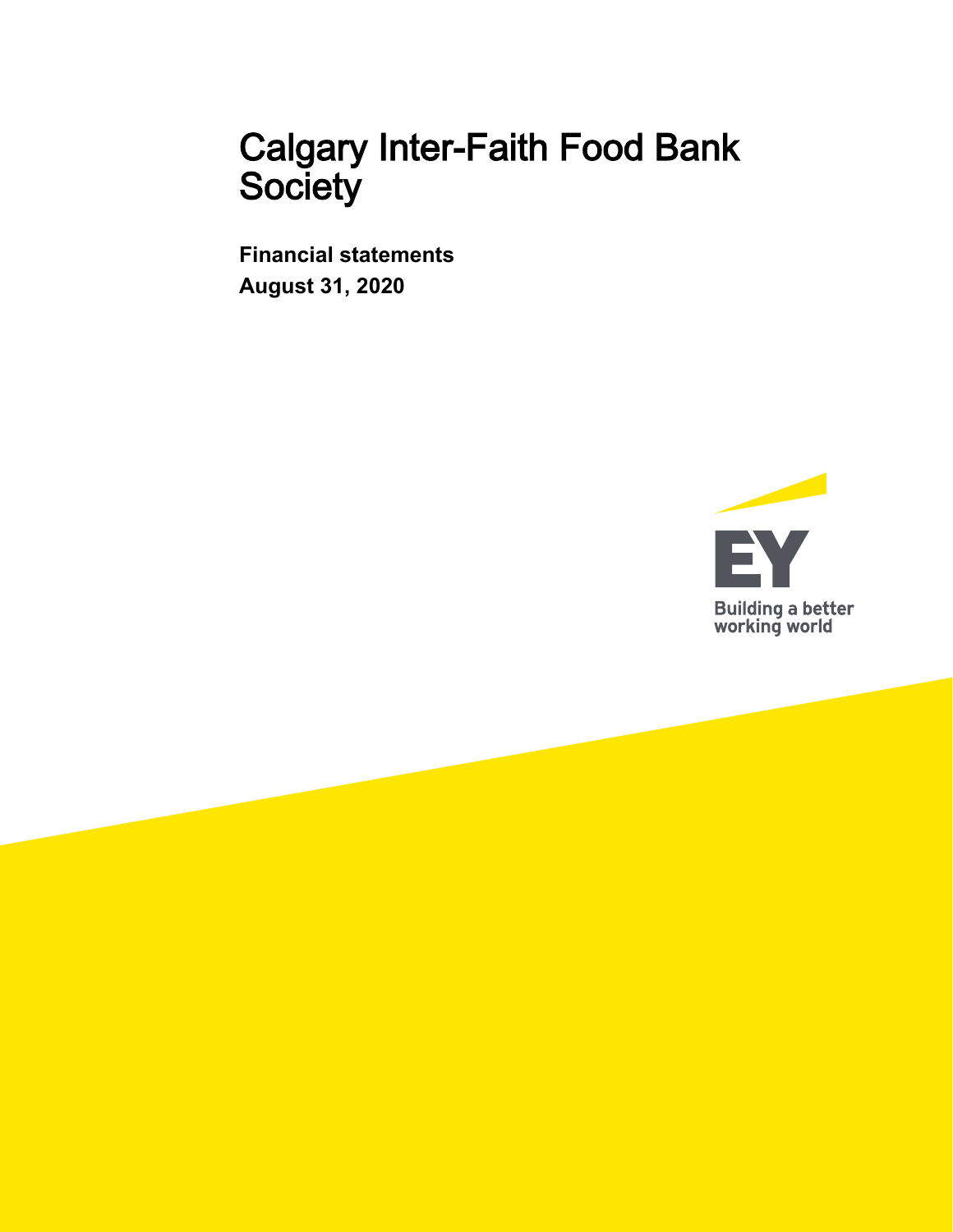### **Independent auditor's report**

### To the Members of **Calgary Inter-Faith Food Bank Society**

We have audited the financial statements of **Calgary Inter-Faith Food Bank Society** [the "Society"] which comprise the statement of financial position as at August 31, 2020, and the statement of operations, statement of changes in net assets and statement of cash flows for the year then ended, and notes to the financial statements, including a summary of significant accounting policies.

### **Qualified opinion**

In our opinion, except for the possible effects of the matter described in the basis for qualified opinion paragraph, the accompanying financial statements present fairly, in all material respects, the financial position of the Society as at August 31, 2020, and its results of operations and its cash flows for the year then ended in accordance with Canadian accounting standards for not-for-profit organizations.

#### **Basis for qualified opinion**

The Society derives revenue and incurs expenses related to food donations in-kind, the completeness of which is not susceptible to satisfactory audit verification. Accordingly, our verification of these revenues and expenses were limited to the amounts recorded in the records of the Society and we were not able to determine whether any adjustments for unrecorded revenue or expense related to food donations in-kind might be necessary.

We conducted our audit in accordance with Canadian generally accepted auditing standards. Our responsibilities under those standards are further described in the *Auditor's responsibilities for the audit of the financial statements*  section of our report. We are independent of the Society in accordance with the ethical requirements that are relevant to our audit of the financial statements in Canada, and we have fulfilled our other ethical responsibilities in accordance with these requirements. We believe that the audit evidence we have obtained is sufficient and appropriate to provide a basis for our opinion.

#### **Responsibilities of management and those charged with governance for the financial statements**

Management is responsible for the preparation and fair presentation of the financial statements in accordance with Canadian accounting standards for not-for-profit organizations, and for such internal control as management determines is necessary to enable the preparation of financial statements that are free from material misstatement, whether due to fraud or error.

In preparing the financial statements, management is responsible for assessing the Society's ability to continue as a going concern, disclosing, as applicable, matters related to going concern and using the going concern basis of accounting unless management either intends to liquidate the Society or to cease operations, or has no realistic alternative but to do so.

Those charged with governance are responsible for overseeing the Society's financial reporting process.

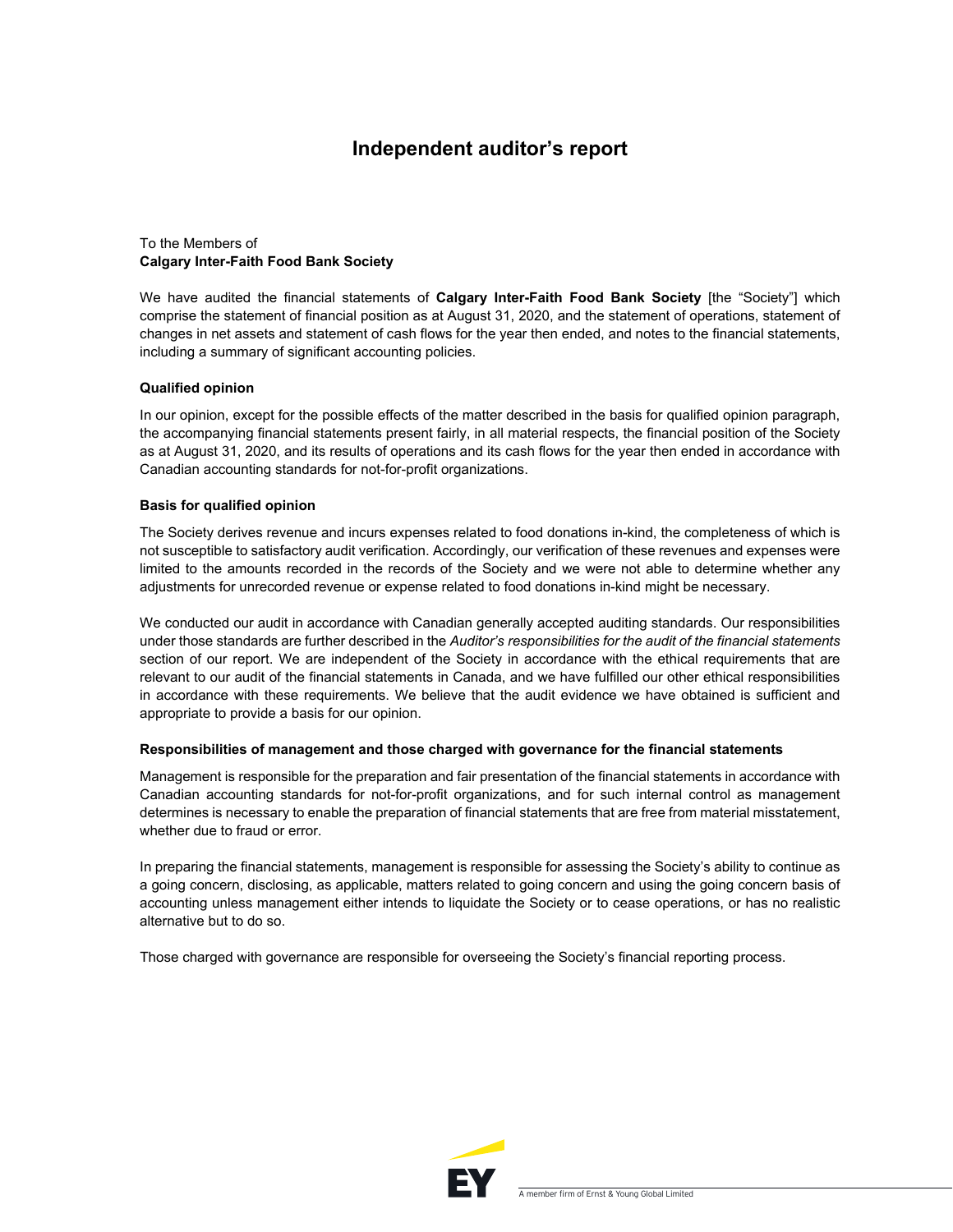#### **Auditor's responsibilities for the audit of the financial statements**

Our objectives are to obtain reasonable assurance about whether the financial statements as a whole are free from material misstatement, whether due to fraud or error, and to issue an auditor's report that includes our opinion. Reasonable assurance is a high level of assurance, but is not a guarantee that an audit conducted in accordance with Canadian generally accepted auditing standards will always detect a material misstatement when it exists. Misstatements can arise from fraud or error and are considered material if, individually or in the aggregate, they could reasonably be expected to influence the economic decisions of users taken on the basis of these financial statements.

As part of an audit in accordance with Canadian generally accepted auditing standards, we exercise professional judgment and maintain professional skepticism throughout the audit. We also:

- Identify and assess the risks of material misstatement of the financial statements, whether due to fraud or error, design and perform audit procedures responsive to those risks, and obtain audit evidence that is sufficient and appropriate to provide a basis for our opinion. The risk of not detecting a material misstatement resulting from fraud is higher than for one resulting from error, as fraud may involve collusion, forgery, intentional omissions, misrepresentations, or the override of internal control.
- Obtain an understanding of internal control relevant to the audit in order to design audit procedures that are appropriate in the circumstances, but not for the purpose of expressing an opinion on the effectiveness of the Society's internal control.
- Evaluate the appropriateness of accounting policies used and the reasonableness of accounting estimates and related disclosures made by management.
- Conclude on the appropriateness of management's use of the going concern basis of accounting and, based on the audit evidence obtained, whether a material uncertainty exists related to events or conditions that may cast significant doubt on the Society's ability to continue as a going concern. If we conclude that a material uncertainty exists, we are required to draw attention in our auditor's report to the related disclosures in the financial statements or, if such disclosures are inadequate, to modify our opinion. Our conclusions are based on the audit evidence obtained up to the date of our auditor's report. However, future events or conditions may cause the Society' to cease to continue as a going concern.
- Evaluate the overall presentation, structure and content of the financial statements, including the disclosures, and whether the financial statements represent the underlying transactions and events in a manner that achieves fair presentation.

We communicate with those charged with governance regarding, among other matters, the planned scope and timing of the audit and significant audit findings, including any significant deficiencies in internal control that we identify during our audit.

Calgary, Canada October 22, 2020

Ernet + Young LLP

**Chartered Professional Accountants** 

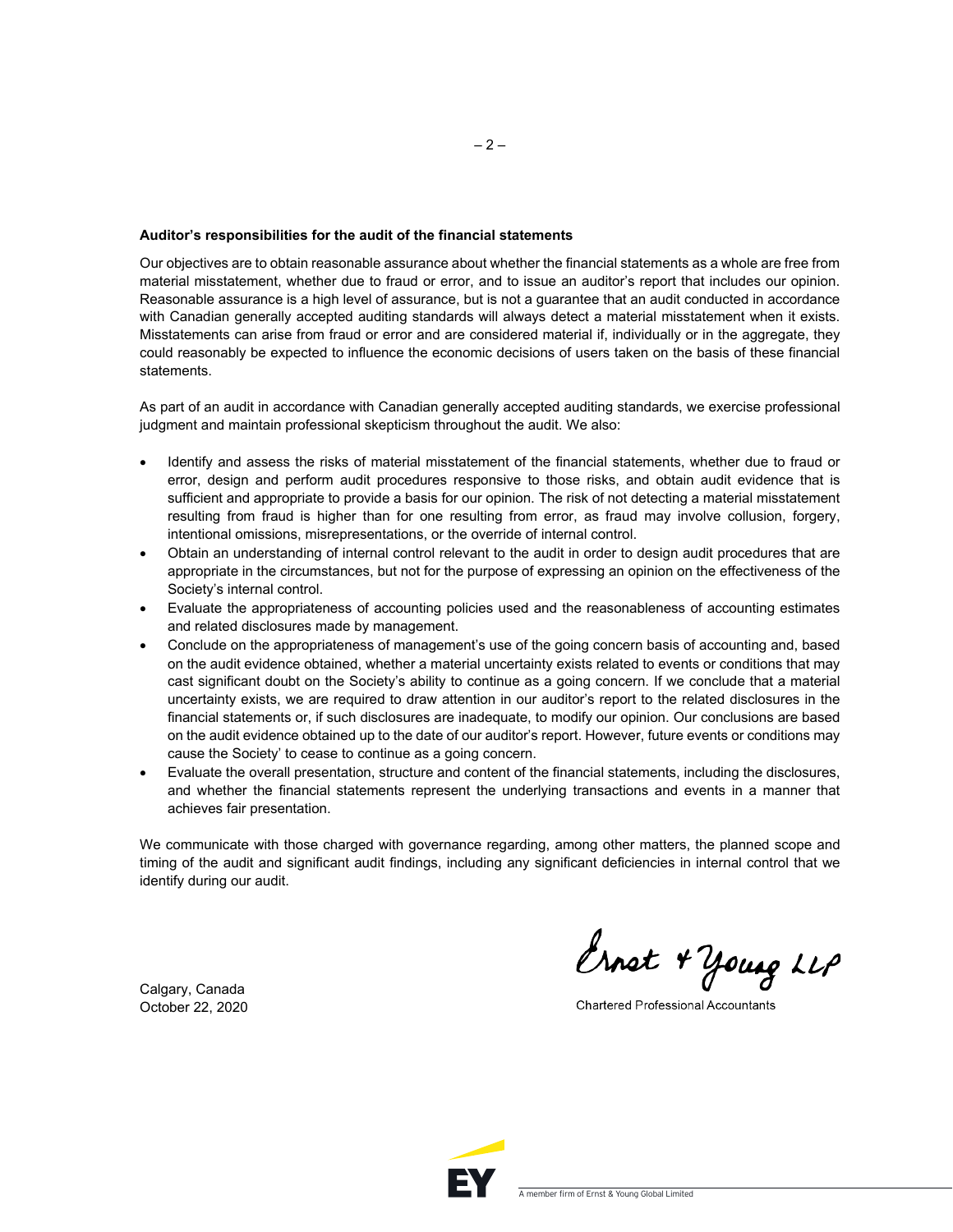# **Statement of financial position**

As at August 31

|                                                        | 2020       | 2019       |
|--------------------------------------------------------|------------|------------|
|                                                        | \$         | \$         |
| <b>Assets</b>                                          |            |            |
| <b>Current</b>                                         |            |            |
| Cash and cash equivalents                              | 17,120,489 | 5,414,119  |
| Accounts receivable [note 12]                          | 28,885     | 144,899    |
| Prepaid expenses and other assets                      | 110,012    | 111,676    |
| <b>Total current assets</b>                            | 17,259,386 | 5,670,694  |
| Investments [note 3]                                   | 5,497,074  | 4,416,981  |
| Property, plant and equipment, net <i>[notes 4, 8]</i> | 6,197,245  | 6,417,677  |
|                                                        | 28,953,705 | 16,505,352 |
| Liabilities and net assets<br><b>Current</b>           |            |            |
| Accounts payable and accrued liabilities               | 302,598    | 502,944    |
| Deferred operating contributions [note 5]              | 19,184     | 40,221     |
| <b>Total current liabilities</b>                       | 321,782    | 543,165    |
| Deferred capital contributions [note 6]                | 886,059    | 901,705    |
| <b>Total liabilities</b>                               | 1,207,841  | 1,444,870  |
| Commitments [note 7]                                   |            |            |
| <b>Net assets</b>                                      |            |            |
| Unrestricted                                           | 16,781,164 | 4,861,832  |
| Internally restricted [note 8]                         | 10,964,700 | 10,198,650 |
| <b>Total net assets</b>                                | 27,745,864 | 15,060,482 |
|                                                        | 28,953,705 | 16,505,352 |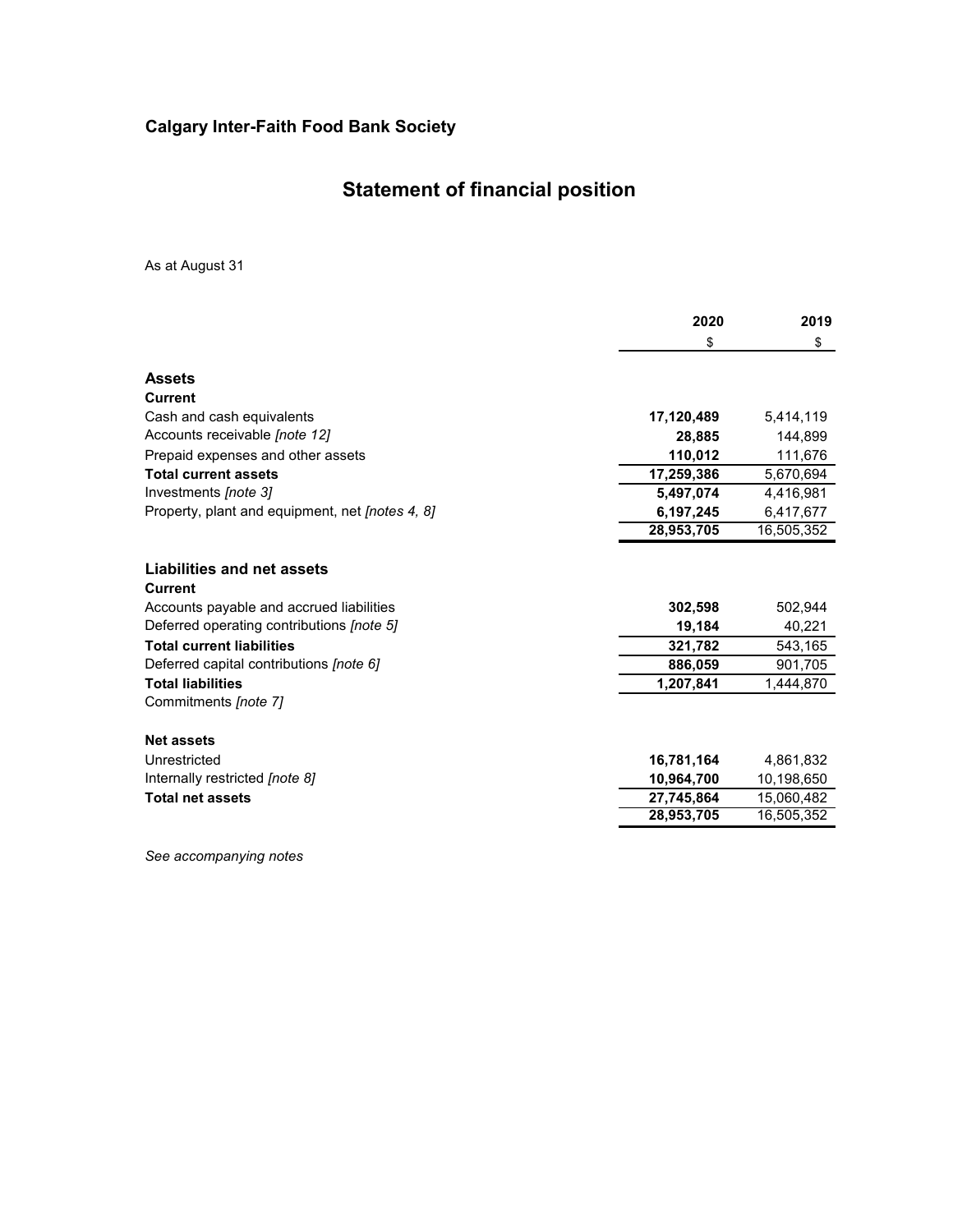# **Statement of operations**

Year ended August 31

|                                                         | 2020       | 2019       |
|---------------------------------------------------------|------------|------------|
|                                                         | \$         | \$         |
| <b>Revenues</b>                                         |            |            |
| Contributions [note 5]                                  | 20,351,080 | 8,592,898  |
| Food donations-in-kind <i>[note 10]</i>                 | 33,754,573 | 32,429,246 |
| Government grants                                       | 1,464,668  |            |
| Non-food donations-in-kind                              | 93,688     | 130,610    |
| Casino funds received                                   | 108,560    | 31,348     |
| Interest and investment income <i>[note 8]</i>          | 270,758    | 274,336    |
| Other                                                   | 840,989    | 525,372    |
|                                                         | 56,884,316 | 41,983,810 |
| <b>Expenses</b>                                         |            |            |
| Food donations-in-kind [note 10]                        | 33,754,573 | 32,429,246 |
| Non-food donations-in-kind                              | 93,688     | 130,610    |
| Food purchases                                          | 2,316,529  | 1,768,956  |
| Administration and finance                              | 1,598,943  | 1,654,754  |
| Operating costs [note 9]                                | 4,912,673  | 4,185,657  |
| <b>Client services</b>                                  | 812,020    | 785,248    |
| Development and fundraising                             | 105,465    | 107,367    |
| Communications and resource development                 | 106,891    | 50,573     |
|                                                         | 43,700,782 | 41,112,411 |
| Excess of revenue over expenses before the following    | 13,183,534 | 871,399    |
| Amortization of deferred capital contributions [note 6] | 225,169    | 232,842    |
| Amortization of property, plant and equipment           | (723,319)  | (644, 387) |
|                                                         | (498, 150) | (411, 545) |
| Excess of revenues over expenses for the year           | 12,685,384 | 459,854    |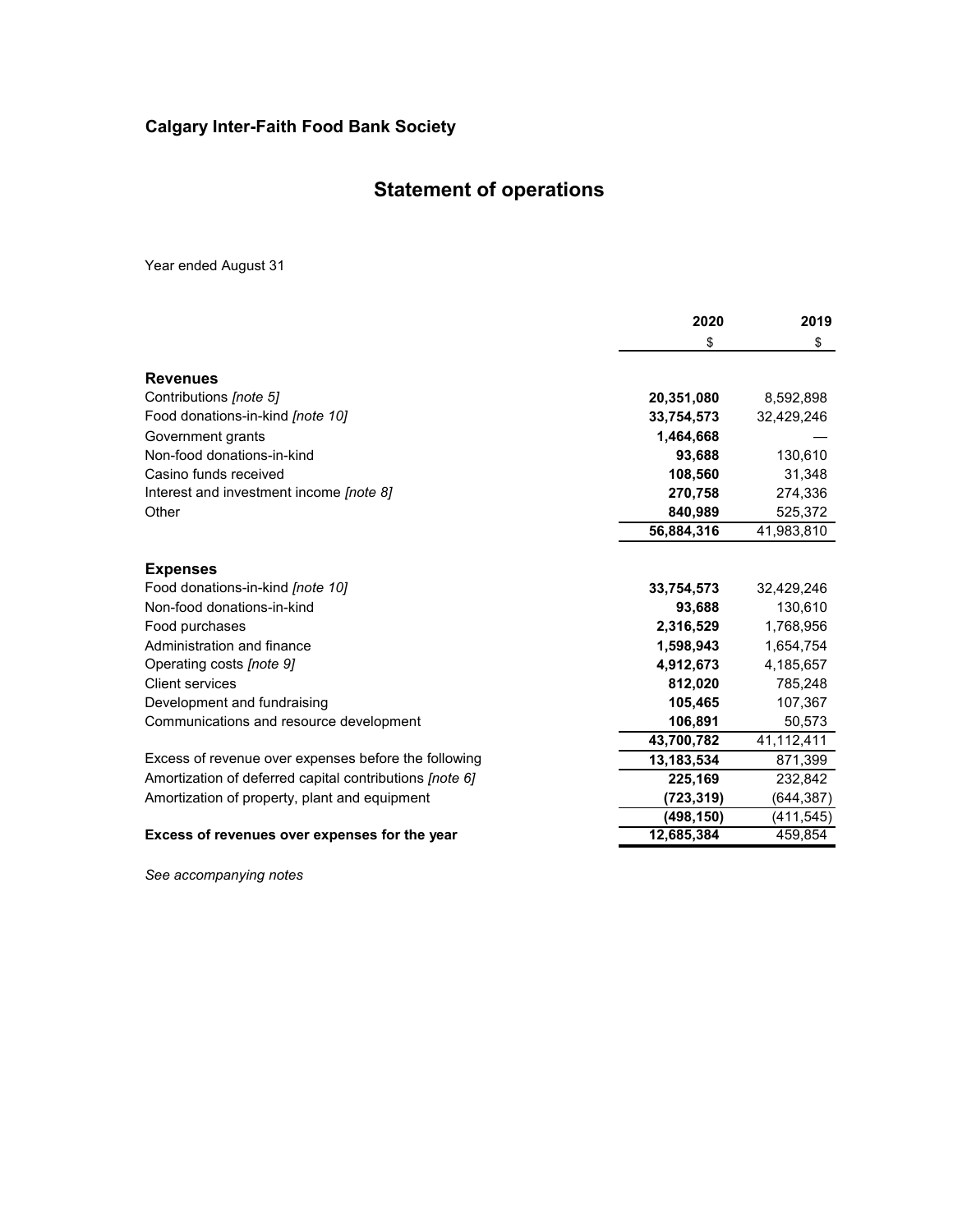# **Statement of changes in net assets**

Year ended August 31

|                                                  |                     | Internally               |            |
|--------------------------------------------------|---------------------|--------------------------|------------|
|                                                  | <b>Unrestricted</b> | restricted               | 2020       |
|                                                  | S                   | \$                       | \$         |
|                                                  |                     |                          |            |
| Net assets, beginning of year                    | 4,861,832           | 10,198,648               | 15,060,480 |
| Excess of revenues over expenses for the year    | 12,685,384          |                          | 12,685,384 |
| Transfers to Strategy Fund [note 8]              | (377, 668)          | 377,668                  |            |
| Transfer to Capital Replacement Reserve [note 8] | (702, 425)          | 702,425                  |            |
| Transfers to investment in property, plant and   |                     |                          |            |
| equipment [note 8]                               | 314,041             | (314, 041)               |            |
| Net assets, end of year                          | 16,781,164          | 10,964,700               | 27,745,864 |
|                                                  |                     |                          |            |
|                                                  | <b>Unrestricted</b> | Internally<br>restricted | 2019       |
|                                                  | S                   | \$                       | \$         |
|                                                  |                     |                          |            |
| Net assets, beginning of year                    | 7,230,949           | 7,369,680                | 14,600,629 |
| Excess of revenues over expenses for the year    | 459,853             |                          | 459,853    |
| Transfers to Strategy Fund [note 8]              | (70, 378)           | 70,378                   |            |
| Transfer to Capital Replacement Reserve [note 8] | (2,395,092)         | 2,395,092                |            |
| Transfers to investment in property, plant and   |                     |                          |            |
| equipment [note 8]                               | (363, 500)          | 363,500<br>10,198,650    | 15,060,482 |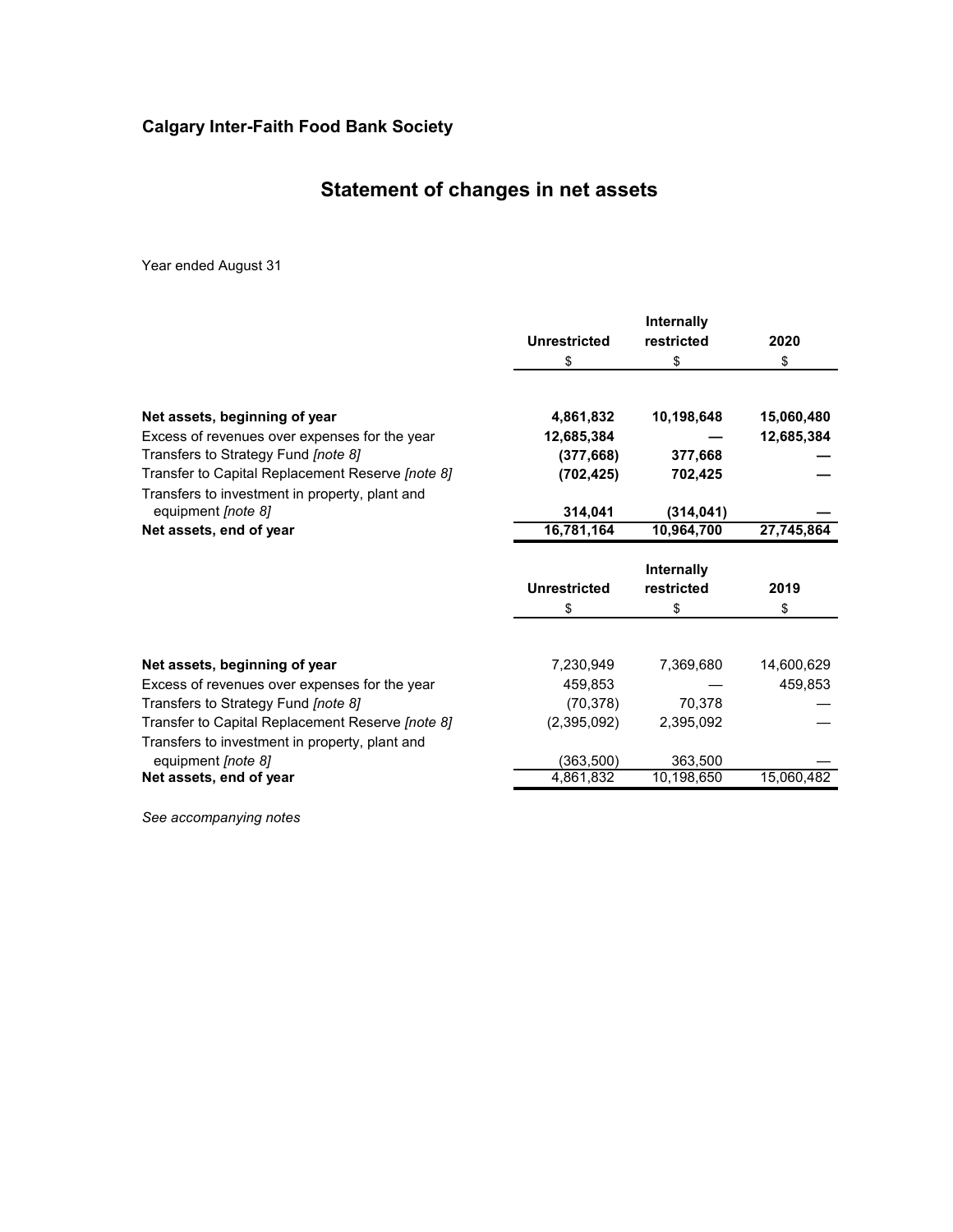## **Statement of cash flows**

Year ended August 31

|                                                    | 2020        | 2019        |
|----------------------------------------------------|-------------|-------------|
|                                                    | \$          | \$          |
| <b>Operating activities</b>                        |             |             |
| Excess of revenues over expenses for the year      | 12,685,384  | 459,854     |
| Add (deduct) items not involving cash              |             |             |
| Amortization of deferred capital contributions     | (225, 169)  | (232, 842)  |
| Amortization of property, plant and equipment      | 723,319     | 644,387     |
| Changes in fair value of investments               | 8.834       | 11,562      |
| Reinvested realized investment income              | (85, 422)   | (149, 145)  |
|                                                    | 13,106,946  | 733,816     |
| Net change in non-cash working capital balances    |             |             |
| related to operations [note 11]                    | (103, 707)  | 47,103      |
| Cash provided by operating activities              | 13,003,239  | 780,919     |
| <b>Investing activities</b>                        |             |             |
| Purchase of investments                            | (1,003,505) | (452, 776)  |
| Property, plant and equipment puchased             | (502, 887)  | (1,057,033) |
| Cash used in investing activities                  | (1,506,392) | (1,509,809) |
| <b>Financing activities</b>                        |             |             |
| Contributions restricted for purchase of property, |             |             |
| plant and equipment                                | 209,523     | 372,166     |
| Cash provided by financing activities              | 209,523     | 372,166     |
|                                                    |             |             |
| Net increase in cash during the year               | 11,706,370  | (356, 724)  |
| Cash and cash equivalents, beginning of year       | 5,414,119   | 5,770,842   |
| Cash and cash equivalents, end of year             | 17,120,489  | 5,414,119   |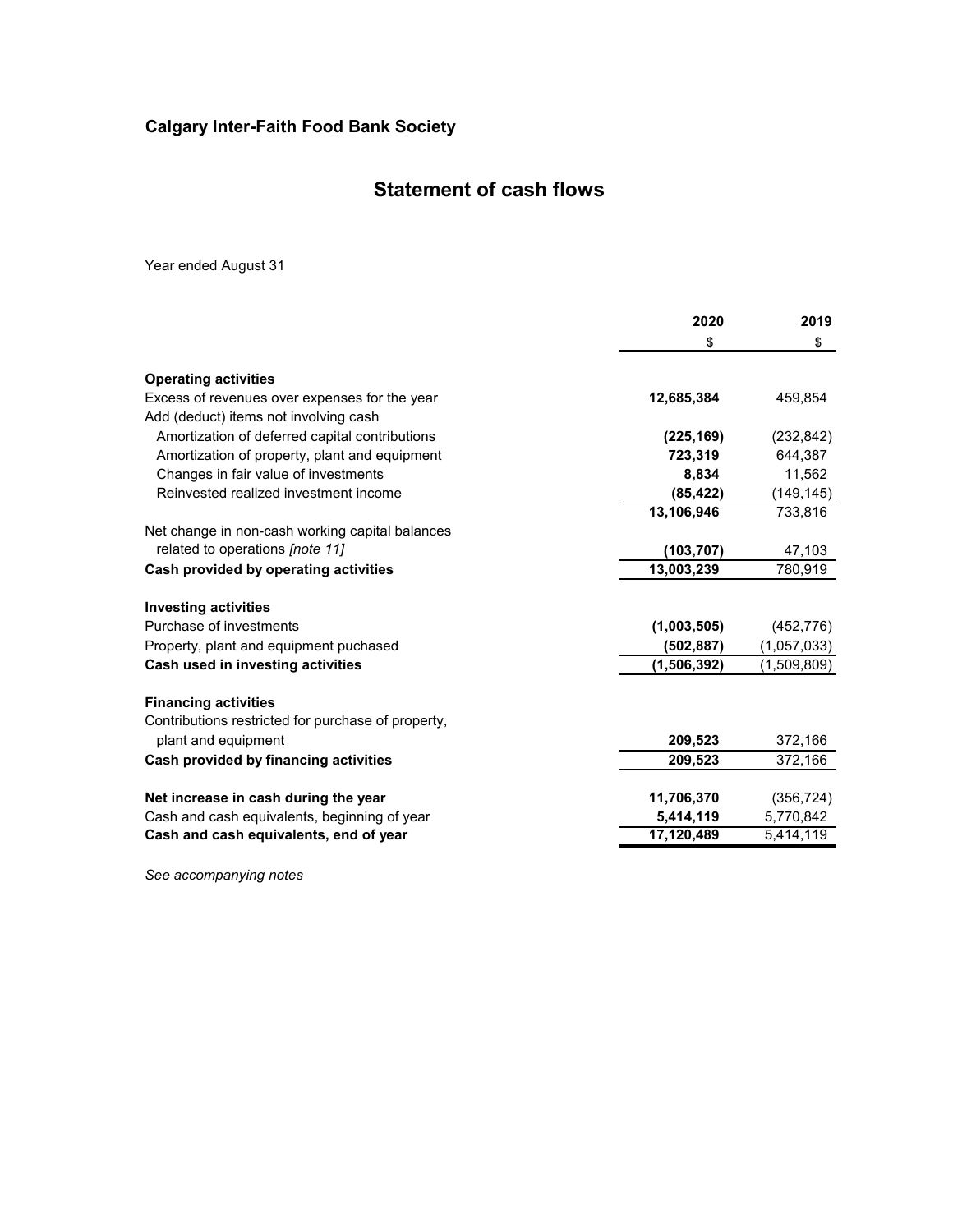### **Notes to financial statements**

August 31, 2020

### **1. Operations**

The Calgary Inter-Faith Food Bank Society [the "Society"] is registered under the Societies Act of the Province of Alberta and is a registered charity under the *Income Tax Act* (Canada) and, as such, is exempt from income taxes and may issue tax deductible receipts to donors. The Society's function is the gathering and distribution of quality emergency food to those in need.

#### **2. Summary of significant accounting policies**

#### **[a] Basis of presentation**

The financial statements have been prepared in accordance with Part III of the *CPA Canada Handbook – Accounting*, which sets out generally accepted accounting principles ["GAAP"] for not-for-profit organizations in Canada. These financial statements have been prepared in accordance with GAAP and reflect the following significant accounting policies.

#### **[b] Revenue recognition**

The Society follows the deferral method of accounting for revenue recognition. Unrestricted contributions and government grants are recorded as revenue when they are received or receivable if the amount can be reasonably estimated and collection is reasonably assured. Externally restricted contributions and government grants are initially deferred and then recognized as revenue in the year the related expenses are incurred. Donated property, plant and equipment and contributions received for the purchase of property, plant and equipment are initially deferred and recognized as revenue on the same basis as the related amortization expense.

Food donations received in kind are not recorded as revenue until they are distributed as there is no ability to estimate the value of perishable products until the date of distribution. Revenue is measured at estimated fair value at the date the donation is made. Food donations in-kind without a fair value assigned by the donor are recorded at a cost per pound for common classes of donated food. Miscellaneous food donations in-kind are assigned a fair value of \$2.60 per pound [2019 - \$2.60 per pound]. Costs per pound are based on average historical costs for purchasing similar items.

Interest and investment income, which consists of interest, dividends, income distributions from pooled funds and realized and unrealized gains and losses, are recognized in the statement of operations when receivable.

#### **[c] Cash and cash equivalents**

Cash and cash equivalents consist of cash on deposit and short-term investments with a maturity of approximately three months or less from the date of purchase.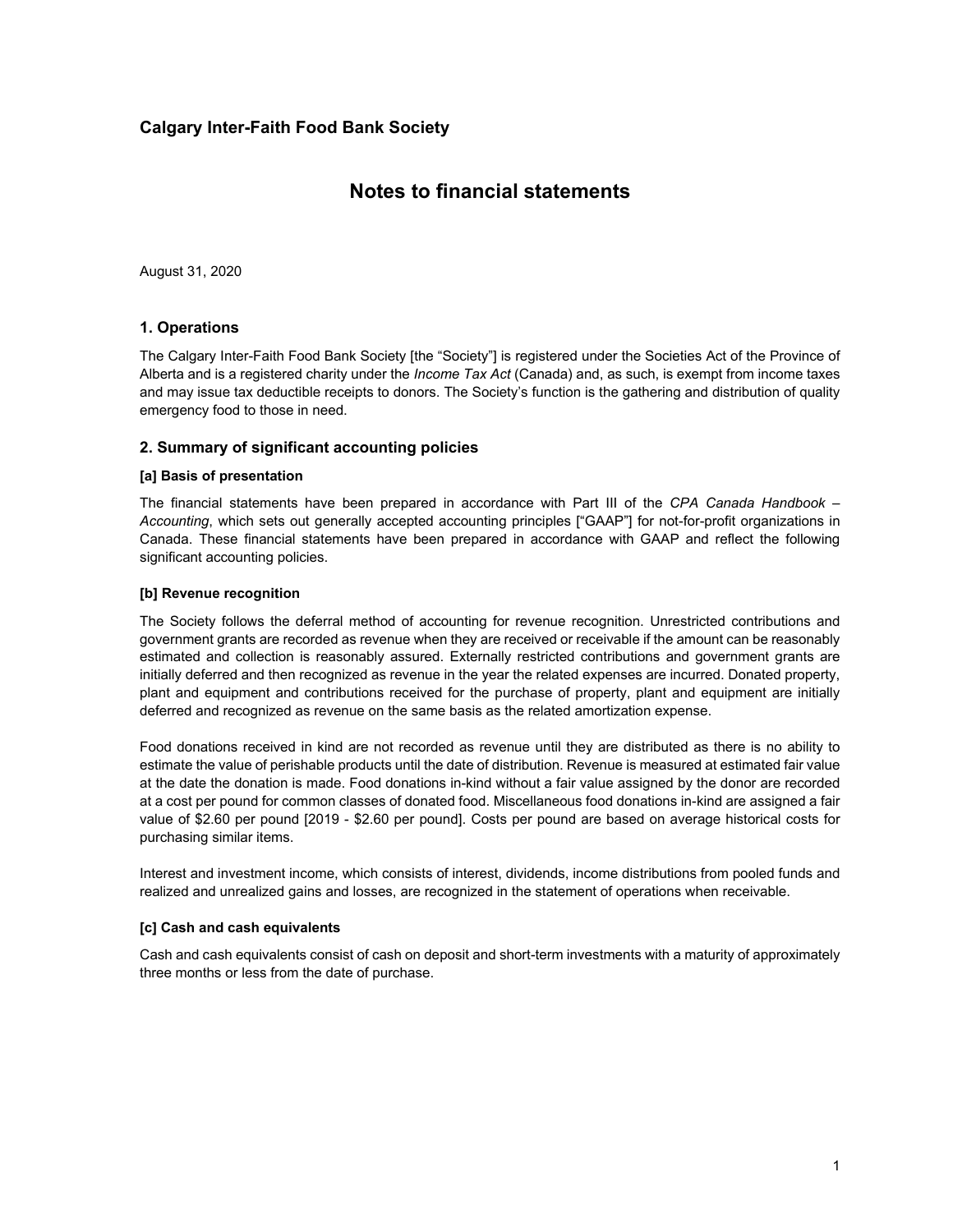### **Notes to financial statements**

August 31, 2020

### **[d] Property, plant and equipment**

Purchased property, plant and equipment are recorded at cost. Contributed property, plant and equipment are recorded at fair value at the date of the contribution. Amortization is calculated using the straight-line method over the assets' estimated useful lives, as follows:

| <b>Tangible</b>        |                |  |
|------------------------|----------------|--|
| <b>Building</b>        | $5 - 25$ years |  |
| Automotive             | 6 years        |  |
| Computer equipment     | 3 years        |  |
| Equipment              | 5-10 years     |  |
| Furniture and fixtures | 10 years       |  |
| Intangible             |                |  |
| Computer software      | 3 years        |  |
| Network upgrade        | 5 years        |  |
| Communication portal   | 3 years        |  |
| Network security       | 5 years        |  |

#### **[e] Financial instruments**

Investments in pooled funds, equities and fixed income securities traded in an active market are recorded at fair value. Transactions are recorded on a trade date basis and transaction costs are expensed as incurred.

Other financial instruments, including accounts receivable and accounts payable and accrued liabilities, are initially recorded at their fair value and are subsequently measured at amortized cost, net of any provisions for impairment.

#### **[f] Contributed services**

The work of the Society is dependent on the voluntary services of many members and others. Since these services are not normally purchased by the Society and because of the difficulty of determining their fair value, these voluntary services are not recognized in these financial statements.

#### **[g] Allocation of expenses**

The costs of each function include the costs of personnel and other expenses that are directly related to the function. General support and other costs are not allocated.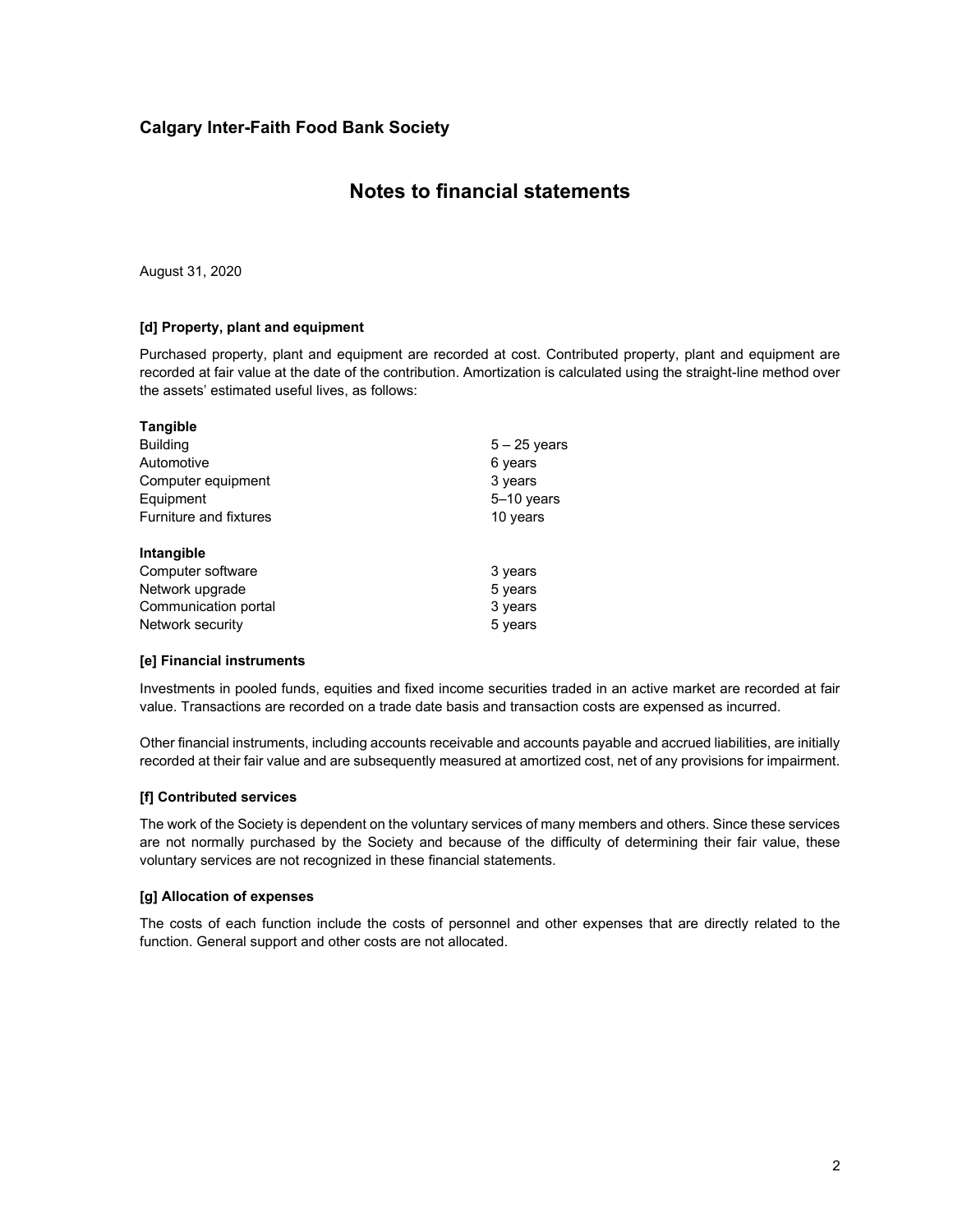### **Notes to financial statements**

August 31, 2020

### **3. Investments**

Investments, all of which are recorded at fair value, have an asset mix as follows:

|                           | 2020<br>\$ | 2019<br>\$ |
|---------------------------|------------|------------|
| Cash and cash equivalents | 469.477    | 310,358    |
| Fixed income              | 3,033,986  | 2,547,431  |
| Canadian equity           | 1,140,991  | 885,987    |
| Foreign equity            | 852.620    | 673,205    |
| <b>Total investments</b>  | 5,497,074  | 4,416,981  |

Investments are internally restricted assets of the Strategy Fund and Capital Replacement Reserve. Investments in pooled funds are classified based on the underlying investments held in the pooled funds. The fixed income investments had effective interest rates ranging from 1.25% to 3.64% [2019 – 1.48% to 3.64%] with maturity dates ranging from 3 months to 52 months [2019 – 3 months to 65 months].

### **4. Property, plant and equipment**

|                        |            | 2020                               |                   | 2019              |
|------------------------|------------|------------------------------------|-------------------|-------------------|
|                        | Cost       | <b>Accumulated</b><br>amortization | Net book<br>value | Net book<br>value |
|                        | \$         | \$                                 | \$                | \$                |
| Tangible               |            |                                    |                   |                   |
| Land                   | 1,974,000  |                                    | 1,974,000         | 1,974,000         |
| <b>Building</b>        | 3,620,576  | 1,199,950                          | 2,420,626         | 2,453,392         |
| Automotive             | 1,799,208  | 834,708                            | 964,500           | 898,007           |
| Computer equipment     | 449,139    | 406,972                            | 42,167            | 66,781            |
| Equipment              | 1,297,092  | 963,282                            | 333,810           | 345,588           |
| Furniture and fixtures | 1,184,995  | 838,912                            | 346,083           | 441,267           |
|                        | 10,325,010 | 4,243,824                          | 6,081,186         | 6,179,035         |
| Intangible             |            |                                    |                   |                   |
| Computer software      | 667,059    | 593,300                            | 73,759            | 172,532           |
| Network upgrade        | 364,489    | 322,188                            | 42,300            | 66,110            |
| Communication portal   | 113,096    | 113,096                            |                   |                   |
| Network security       | 22,493     | 22,493                             |                   |                   |
|                        | 1,167,137  | 1,051,078                          | 116,059           | 238,642           |
|                        | 11,492,147 | 5,294,902                          | 6,197,245         | 6,417,677         |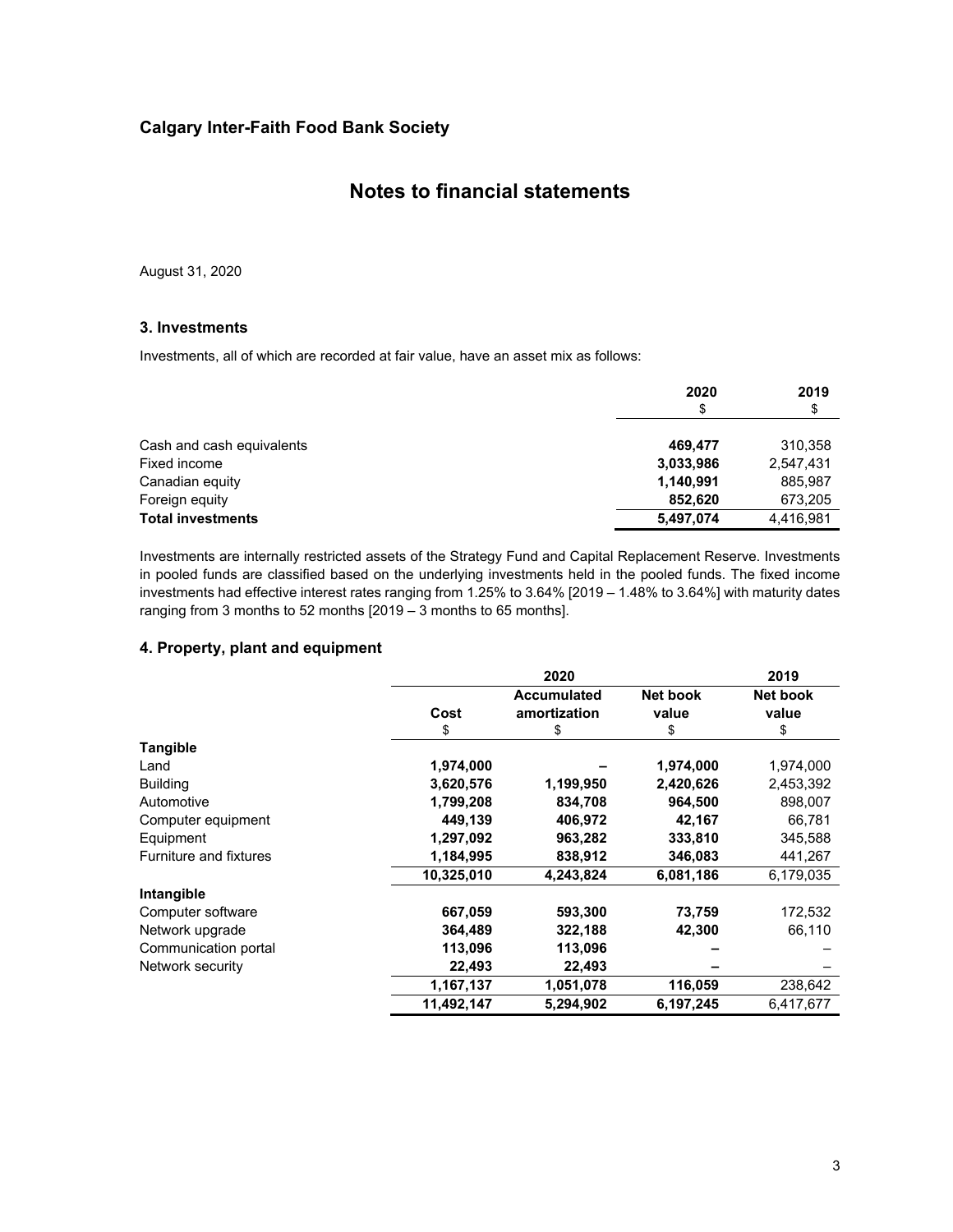### **Notes to financial statements**

August 31, 2020

### **5. Deferred operating contributions**

Deferred operating contributions represent unspent externally restricted donations. Changes in the deferred operating contributions balance are as follows:

|                                                | 2020<br>\$ | 2019<br>\$ |
|------------------------------------------------|------------|------------|
| Balance, beginning of year                     | 40,221     | 117.510    |
| Donations received for food purchases          |            | 26,809     |
| Other externally restricted donations received | 8.177      | 12,936     |
| Amount recognized as revenue during the year   | (29, 214)  | (117, 034) |
| Balance, end of year                           | 19.184     | 40.221     |

#### **6. Deferred capital contributions**

Deferred capital contributions represent the unamortized amount of contributions received for the purchase of property, plant and equipment. The amortization of deferred capital contributions begins when the associated property, plant and equipment are put into use, and amortization is recorded in the statement of operations. Changes in the deferred capital contributions balance are as follows:

|                                                                                      | 2020<br>\$ | 2019<br>\$ |
|--------------------------------------------------------------------------------------|------------|------------|
| Balance, beginning of year                                                           | 901.705    | 762.381    |
| Contributions externally restricted for purchase of property, plant and<br>equipment | 209.523    | 372.166    |
| Amortization of deferred capital contributions                                       | (225, 169) | (232, 842) |
| Balance, end of year                                                                 | 886,059    | 901.705    |

The total unspent externally restricted capital contributions is \$156,440 as at August 31, 2020 [2019 – \$265,695].

### **7. Commitments**

The Society has an operating lease for a warehouse which expires January 31, 2022. The annual minimum payments under the lease are as follows:

| ◡       |
|---------|
|         |
| 237,725 |
| 99,052  |
| 336,777 |
|         |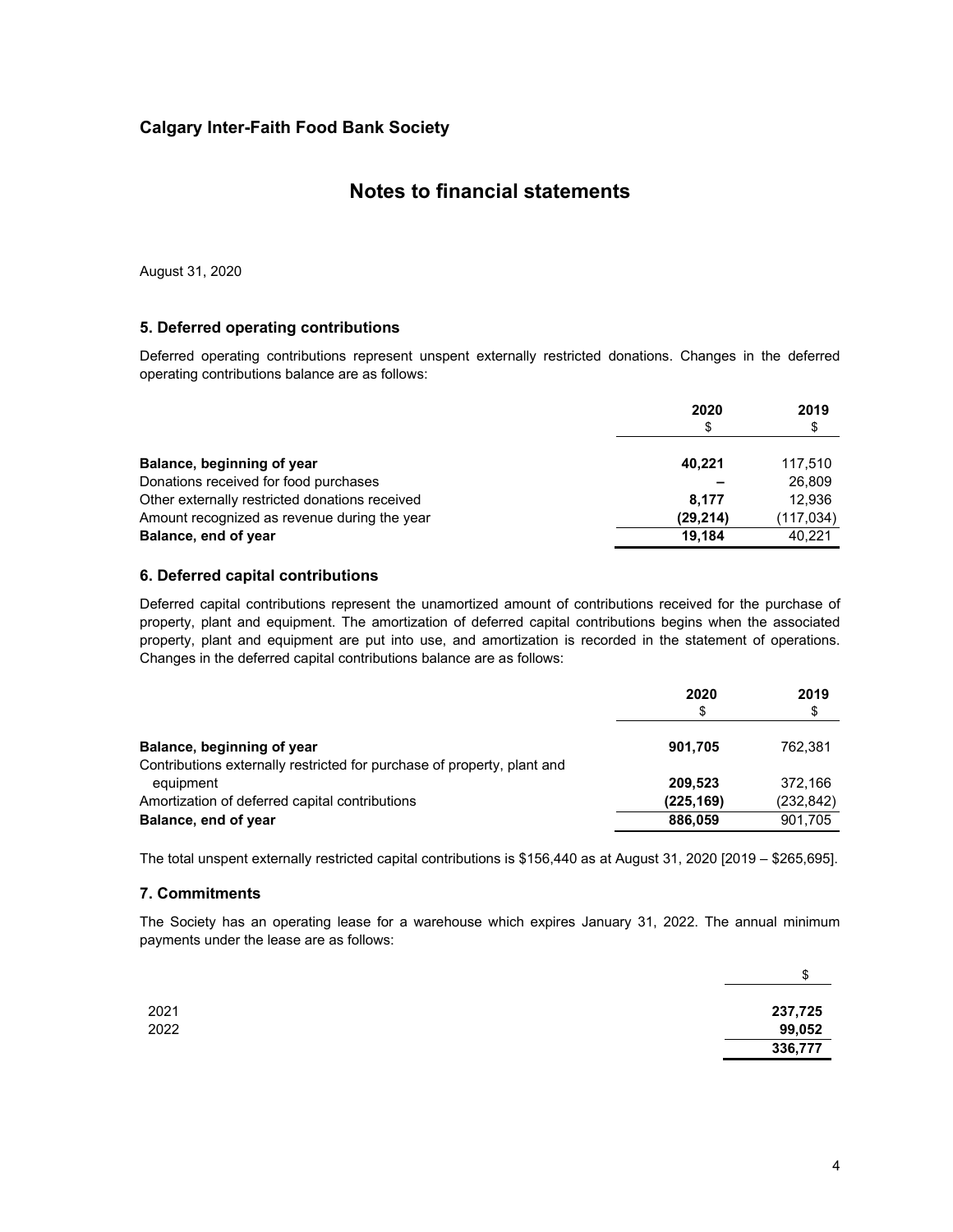### **Notes to financial statements**

August 31, 2020

### **8. Internally restricted net assets**

Internally restricted net assets consist of the following:

|                                             | 2020<br>\$ | 2019<br>\$ |
|---------------------------------------------|------------|------------|
| Strategy fund                               | 1,899,557  | 1,521,889  |
| Capital replacement reserve                 | 3,597,517  | 2,895,092  |
| Investment in property, plant and equipment | 5,467,626  | 5,781,669  |
| Total internally restricted                 | 10,964,700 | 10,198,650 |

### **[a] Strategy Fund**

The Board of Directors [the "Board"] has established a Strategy fund, the principal amount of which is reserved for the future benefit of the Society and may be drawn down only with the approval of the Board. An amount of \$377,668 has been approved to be transferred during the year [2019 - \$70,378].

### **[b] Capital Replacement Reserve**

The Capital replacement reserve represents management's recognition that the future capital replacement cost of the Society's property, plant and equipment, will exceed their historic cost recorded and amortized in these financial statements. An amount of \$702,425 has been approved to be transferred during the year [2019 - \$2,395,092].

### **[c] Investment in Property, Plant and Equipment**

Investment in property, plant and equipment represents the amount the Society has invested of its own funds in these assets. The amount is calculated as the net book value of property, plant and equipment less amounts financed through capital contributions.

### **9. Operating costs**

|                            | 2020<br>\$ | 2019<br>\$ |
|----------------------------|------------|------------|
| Salaries and benefits      | 3,651,865  | 3,203,876  |
| Occupancy                  | 518,240    | 458,829    |
| Vehicle and transportation | 173.023    | 190,769    |
| Other                      | 569,545    | 332,183    |
|                            | 4,912,673  | 4,185,657  |

During the year ended August 31, 2020, the Society qualified for and received government assistance in the amount of \$25,000 as part of the federal 10% Temporary Wage Subsidy for Employers ("TWS"). The amount has been recorded as a reduction of the cost of Salaries and benefits.